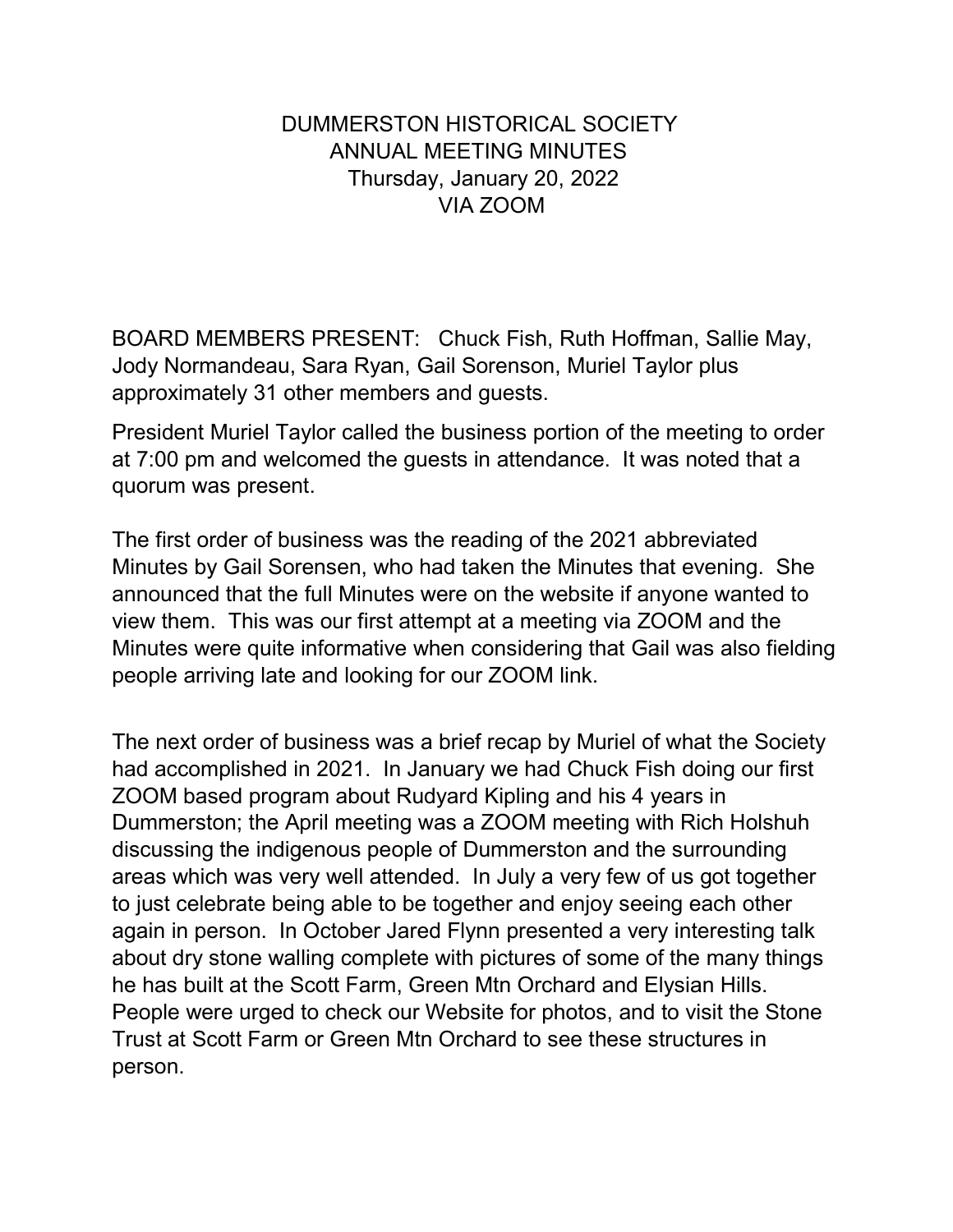Ruth Hoffman then presented the Treasurer's report showing balances as of December 31, 2021 of:

| <b>Operating Budget</b> | \$9,496.48  |
|-------------------------|-------------|
| Capital Budget          | 14,273.62*  |
| Total                   | \$23,770.10 |

\*Contains committed funds for hired work to be done in 2022 of

approximately \$6500, and is thus not available for other projects. Ruth presented the budget for 2022 which was developed by the Board and approved at its January 2022 Directors' meeting. With Sara's assistance, the budget was shown on a split screen; there were no questions from the membership. Ruth noted that 82% of the budget is used to support the building and thanked all for their generosity in continuing with their donations. She asked if there were any questions and none were raised.

Muriel then asked Jody to read the list of nominations for those Officers who needed to be (re-)elected for 1 year terms in office:

| President                | <b>Muriel Taylor</b>        |
|--------------------------|-----------------------------|
| Vice President Sara Ryan |                             |
| Secretary                | <b>Charles "Chuck" Fish</b> |

She asked for further nominations from the floor. There were none. It was moved and seconded to elect Muriel, Sara and Chuck to their positions for another year, and so voted.

Of note is the fact that Treasurer Ruth Hoffman has 2 years remaining on her 3-year term and so did not need to be re-elected tonight. The terms of Directors Sallie May, Jody Normandeau and Gail Sorensen did not expire this year and so were carried over.

Muriel reviewed our plans for the coming year which include continuing the inventory of our collection, focusing on continuing to protect our beloved schoolhouse, (replacement of rotted beams in basement: Brunelle: spring 2022), to preserve our past and present Dummerston history and to bring programs of interest to our widening number of members and friends.